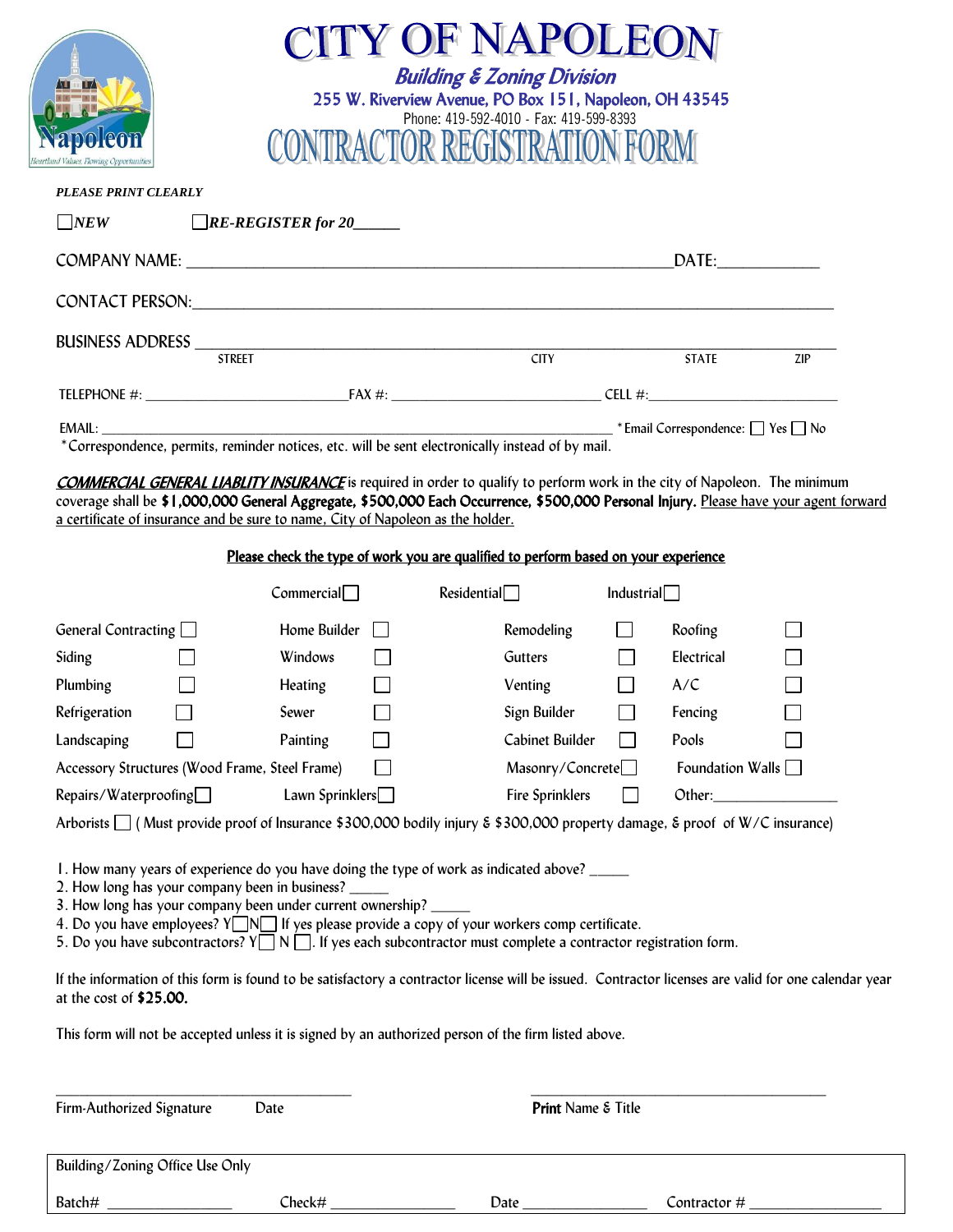

## City of NAPOLEON, OHIO

## **INCOME TAX DEPARTMENT**

255 WEST RIVERVIEW AVENUE - P.O. BOX 151 NAPOLEON, OHIO 43545-0151 PHONE: 419-599-2821 - FAX: 419-592-6748 E-MAIL: naptax@napoleonohio.com CITY WEBSITE: napoleonohio.com/finance.html

Dear Employer:

The City of Napoleon has an income tax rate of one point five percent (1.5%). This refers to Qualifying Wages and Net Income Earned in the City of Napoleon city limits. Please complete and return the enclosed questionnaire promptly to the above address so that an account may be established in your company's name.

The filing deadlines for withholding tax are as follows:

| <b>Quarter Filing</b> | Quarter Due Date |  |  |
|-----------------------|------------------|--|--|
| January - March       | April 30         |  |  |
| April - June          | July 31          |  |  |
| July - September      | October 31       |  |  |
| October - December    | January 31       |  |  |

The W2 reconciliation and any 1099-Misc issued for work performed in Napoleon are due on February 28.

If you have any questions, please feel free to call the number listed above.

Thank you, in advance, for your cooperation.

City of Napoleon Income Tax Department